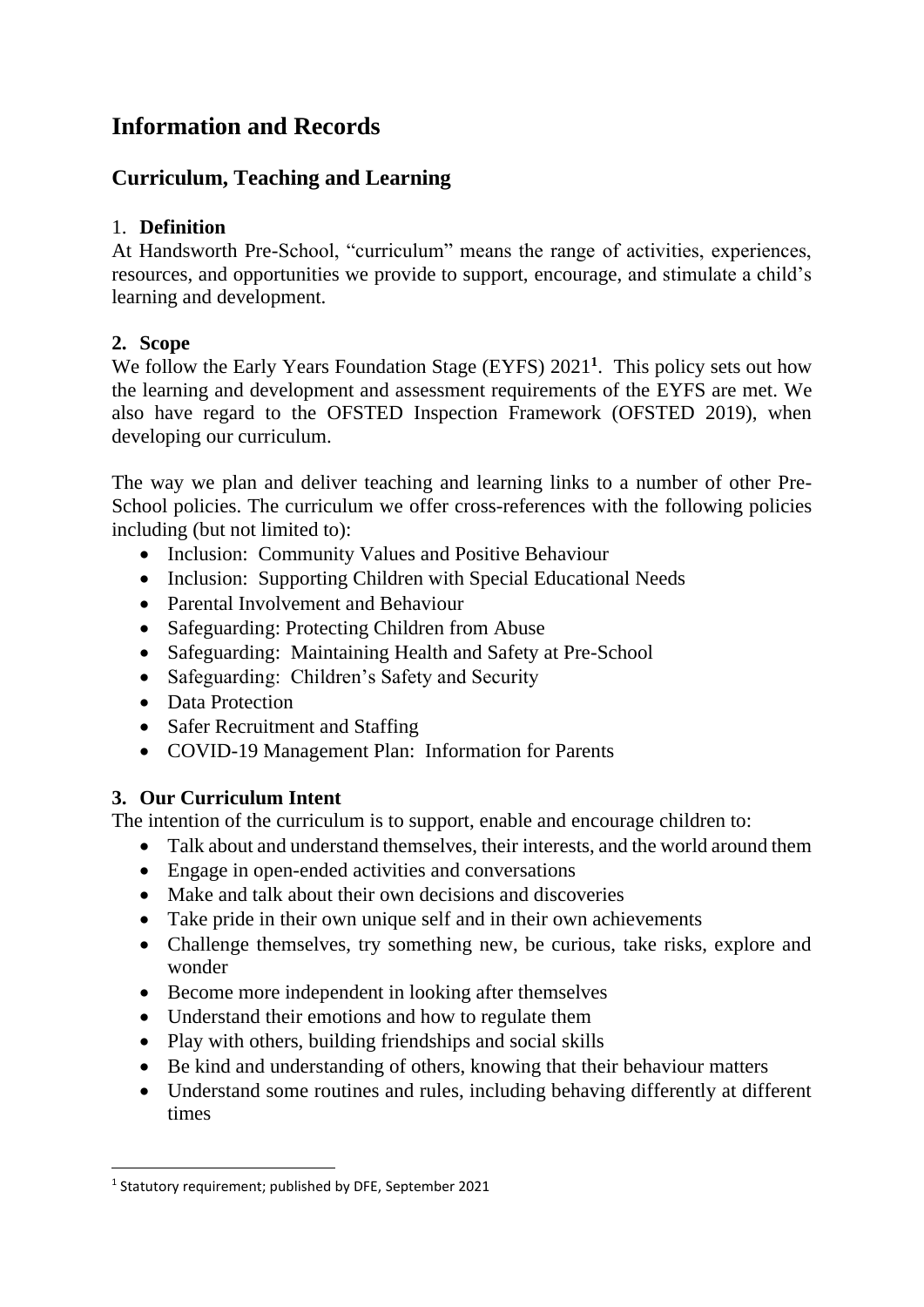- Enjoy, experiment with, and develop control in a wide variety of movements using all their body
- Experience a range of tools and techniques to develop control, mark making and early writing skills
- Enjoy reading, story, and a rich variety of words in English
- Be confident with recognising, using, and manipulating number
- Understand and explore a variety of everyday measures and concepts using a rich mathematical vocabulary
- Persist, try again, and solve problems in an ordered and thoughtful way
- Be curious about themselves, their family, their community, and the world around them
- Be creative and explore, extend, and express their imagination, ideas and interests
- Explore and use their senses
- Be ready for their next step

The curriculum is reviewed annually, in line with the statutory requirements, good practice and parental feedback. A statement showing how the curriculum we offer meets statutory requirements is published on the website.

## **Cultural Capital**

At Handsworth Pre-School, this means providing opportunities for children to:

- Experience something new
- Wonder
- Experience things they would not necessarily have or do at home

#### •

## **Values**

- Planning, observation and assessment allow children to develop at their own pace.
	- o Children are able to experiment, solve problems and experience wonder.
	- o Children are encouraged to express their thoughts, feelings and ideas.
	- o Positive behaviour is promoted through the shared values of kindness, friendship and honesty.
- The curriculum promotes and enables diversity, inclusion and equality
	- o Play resources represent diverse languages, faiths, cultures and communities and include positive representations of children or others with disabilities or impairments.
	- o The Pre-School communities and backgrounds are reflected in the resources provided.
	- o The environment supports participation from all children, regardless of their background and is accessible to all.
	- o We do not limit, or encourage, access to toys or resources on the basis of gender.
	- o Activities reflect festivals from the main world faiths and the faiths/cultures of each cohort of children.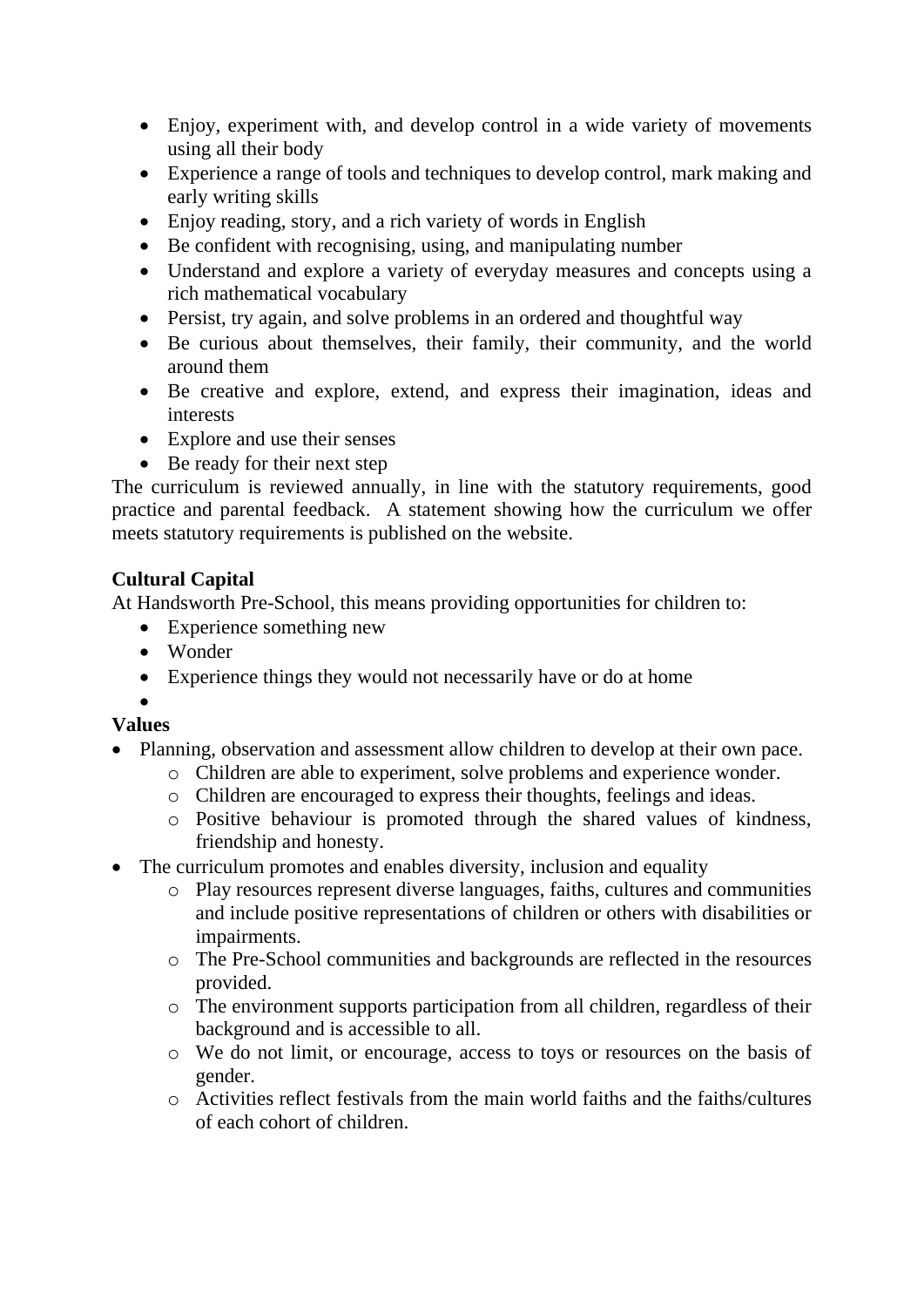- The curriculum reflects the values that underpin a British way of life and celebrates the main British festivals or community events.
	- o Children are taught about right and wrong; sharing and turn taking; valuing the views of others; and similarities and differences between communities.

## **4. Implementation**

We provide learning through play.

We enable self-directed learning as well as learning in small groups, both peer and adult led.

Resources planned activities and continuous provision provides for learning across all the areas of the statutory Early Years Foundation Stage.

The curriculum and adult interactions encourage, enable and support children to learn by:

- Investigating, experiencing, and having a go playing and exploring
- Concentrating, trying again, and celebrating their achievements learning actively
- Having their own ideas, making connections, and thinking about how they will do things or solve problems – creative and critical thinking

## **Planning for Learning**

The curriculum and implementation are planned:

- Annually to ensure learning opportunities across all the EYFS areas of learning. Topics, activities, resources and opportunities are planned to:
	- o Reflect children's needs and interests
	- o Consolidate, support and develop their strengths
	- o Encourage them to take the next step
	- o Provide depth and breadth of learning
- Half Termly to:
	- o Reflect children's interests, developing breadth and depth
	- o Reflect and celebrate seasonal changes, cultural and community events
	- o Support children to be ready for their next step
- Weekly each Key Person plans weekly to:
	- Support their key children's learning needs and their interests
	- Provide or build experiences, language and conversation for all children
	- Offer a small group focus activity which supports specific learning goals within their key group whilst being accessible to all

Continuous provision is set out broadly to:

- reflect each weekly theme and/or the half termly theme
- stimulate learning in areas of interest or need
- provide or build experiences, language and conversation

Planning is flexible and subject to change in response to children's needs and interests.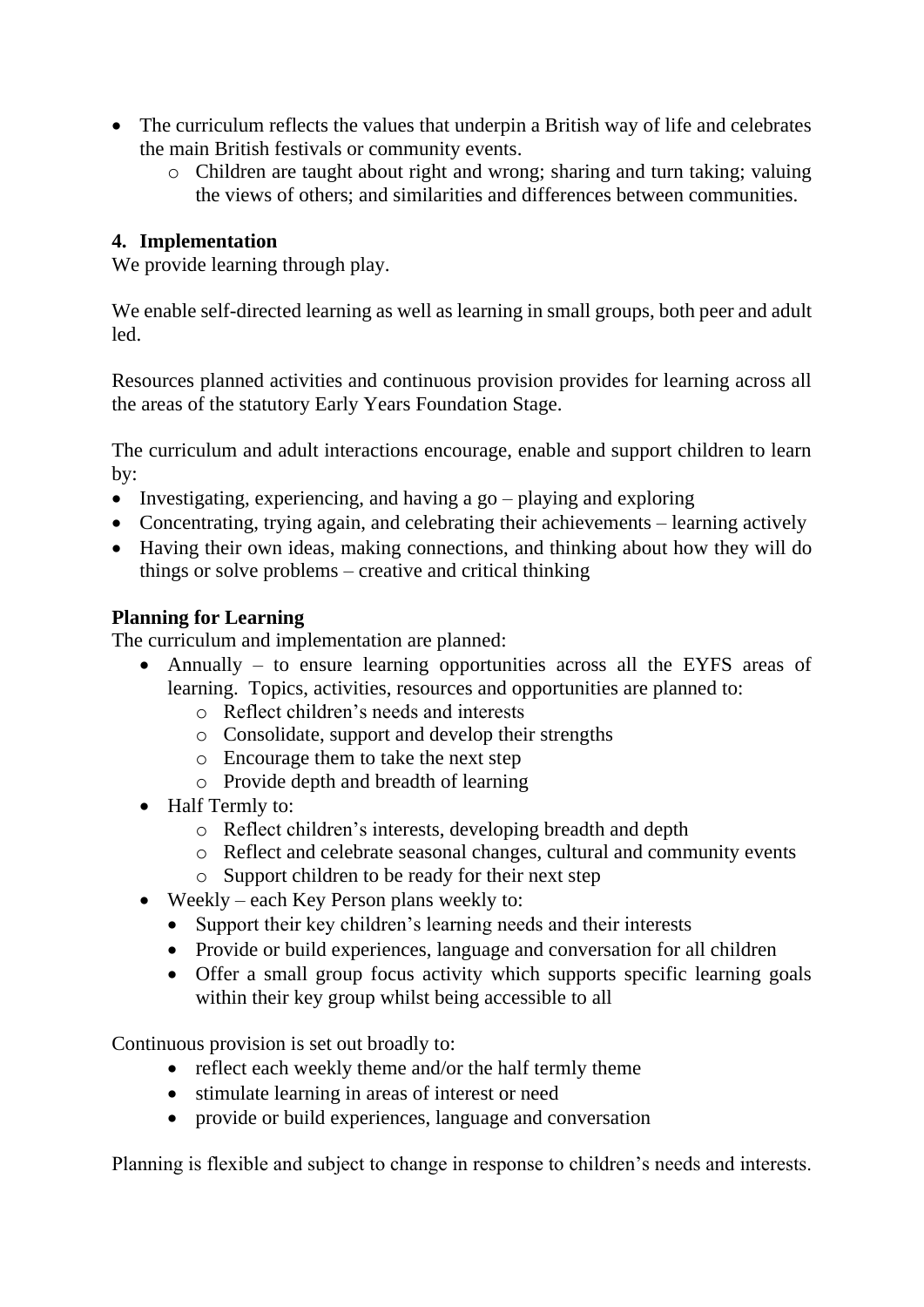## **Depth and Breadth**

Children are encouraged to:

- experience variety and to discover something new;
- experience a broad range of topics:
- learn about themselves; about others; about their past and their future; and
- explore and learn about their environment.

This is our definition of **breadth** in the curriculum. We plan for breadth across the year, and by looking at a cohesive curriculum topic each half term.

Children are enabled to show us what they know and can do and to build on their skills, learning and their interests. They are encouraged to understand more and to take their learning to the next step. They are encouraged to explore why, how, what if and what next? This is our definition of **depth** in the curriculum. We plan for depth within topics. Each half term we will explore a different aspect of our chosen topic.

#### **The Play Environment and Resources**

The Pre-School is set up each day to provide learning opportunities across the curriculum. In line with the Maintaining Health and Safety Policy, equipment and resources are age and learning appropriate, reflect the needs of all children, including those with special educational needs. Toys are safe for play. Purchased toys and resources meet European safety legislation. Toys and resources are regularly cleaned and checked to ensure they are safe for play. Damaged or dangerous toys are removed. Materials or products used for play are child safe and age appropriate. Play is supervised.

Toys and resources reflect the Pre-School community and encourage children to explore diverse and different backgrounds and cultures.

The garden is open to children for the majority of the session and is integral to our learning opportunities. The garden will be closed only if risk assessments suggest it would be unsafe for the children to play outside.

Painting, messy and sensory play is offered regularly. Play is not interrupted if a child is getting messy or dirty.

Outside professionals or providers may be invited to Pre-School to extend and enhance learning opportunities. We may also extend children's experiences by taking them outside for trips and visits. Each trip will be risk assessed and subject to staff ratios in line with the Safeguarding: Children's Safety and Security Policy

**Access to the Internet and Technology:** a range of age-appropriate technological toys are provided. Staff can access the internet and websites in support of teaching. Children are not allowed to access the internet themselves. A Code of Conduct is in place to ensure staff use of the internet maintains safety and security.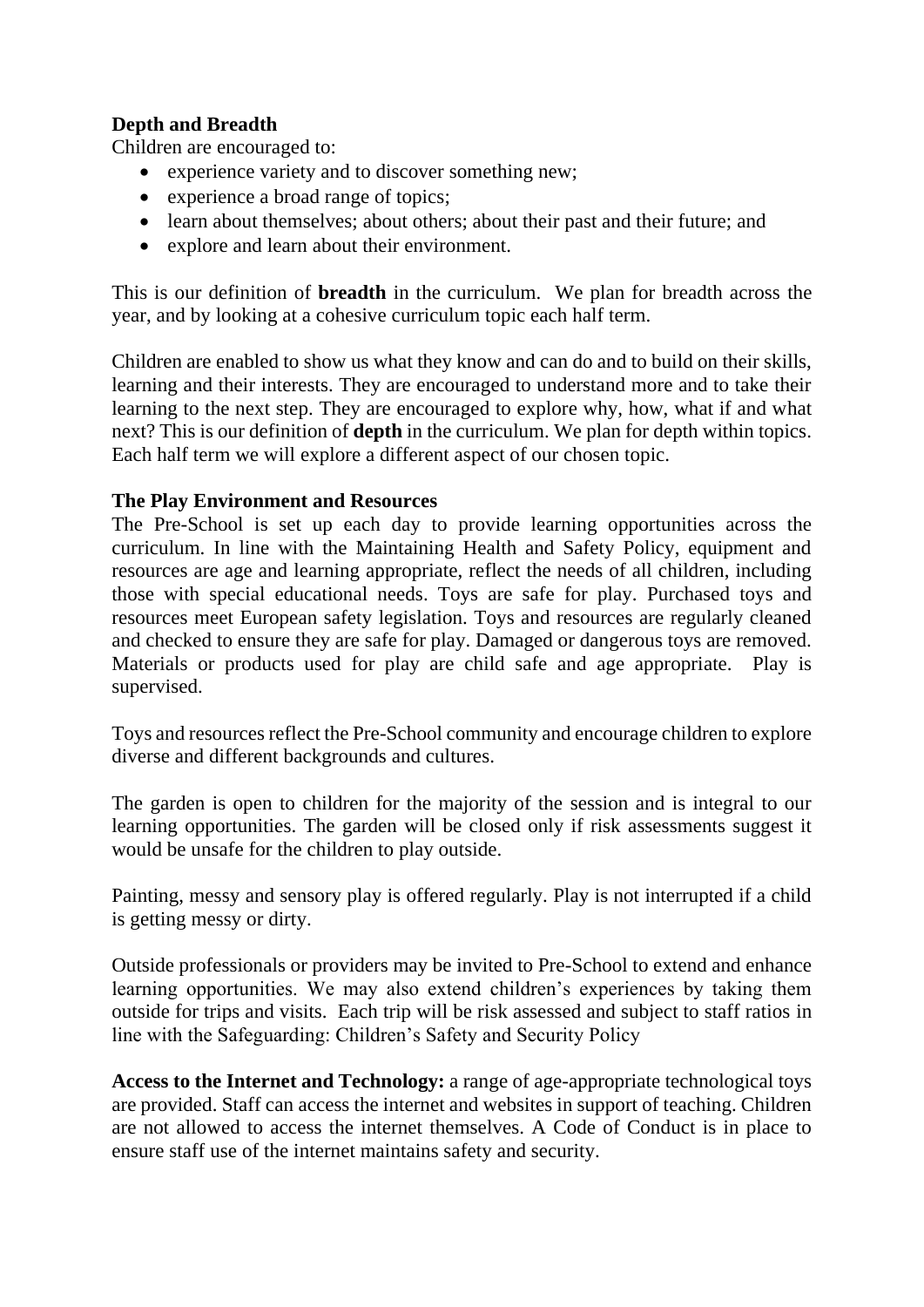## **The Key Person**

Each child is allocated a Key Person. The role of the Key Person is to:

- Support children as they settle in.
- Plan and deliver learning opportunities in line with each child's needs and interests.
- Observe and record children's learning across all areas of the curriculum and the Pre-School.
- Review and assess children's progress. Using their observations, a key person will assess their key child's progress using Development Matters  $2021^2$  as a guide.

In addition to teaching and learning, a Key Person will also:

- provide an initial point of contact for the key child's parents and families.
- support their key child's well-being at Pre-School and encourage their independence. This includes preparing children for their next stage in learning by developing their independence in self-care, including toileting.
- manage any health care needs that their key child may have.

#### **Support for children during Pre-School Closures and Holidays**

The Pre-School offers a virtual bulletin over holiday periods. The COVID 19 Management Plan: Information for Parents sets out how children's learning is supported during periods of absence due to isolation or Pre-School closure due to the pandemic.

#### **5. Impact**

We note and record the impact of our curriculum through:

**Observation:** children's learning is observed, and their achievements are recorded. From September 2021, the Pre-School will be using Tapestry online learning journals to record observations. Parents will be able to access their child's journal after October half term.

**Reporting:** Children's progress is formally reviewed and reported to parents twice a year. This is done:

- Within approximately six weeks of a child starting (the Learning Development Check<sup>3</sup>); and
- In the second half of the summer term, to support transition (Transfer Record/End of Year Summary)

**Evaluation:** The staff team evaluate:

- Children's learning each time they complete and observation using Development Matters and other frameworks as appropriate
- The effectiveness of their weekly and half termly planning, in supporting, enabling and encouraging children's learning

<sup>&</sup>lt;sup>2</sup> "Development Matters 2021" is non-statutory guidance published by the DfE to support the delivery of the EYFS.

<sup>&</sup>lt;sup>3</sup> Also meets the requirement for the Two Year Old Check